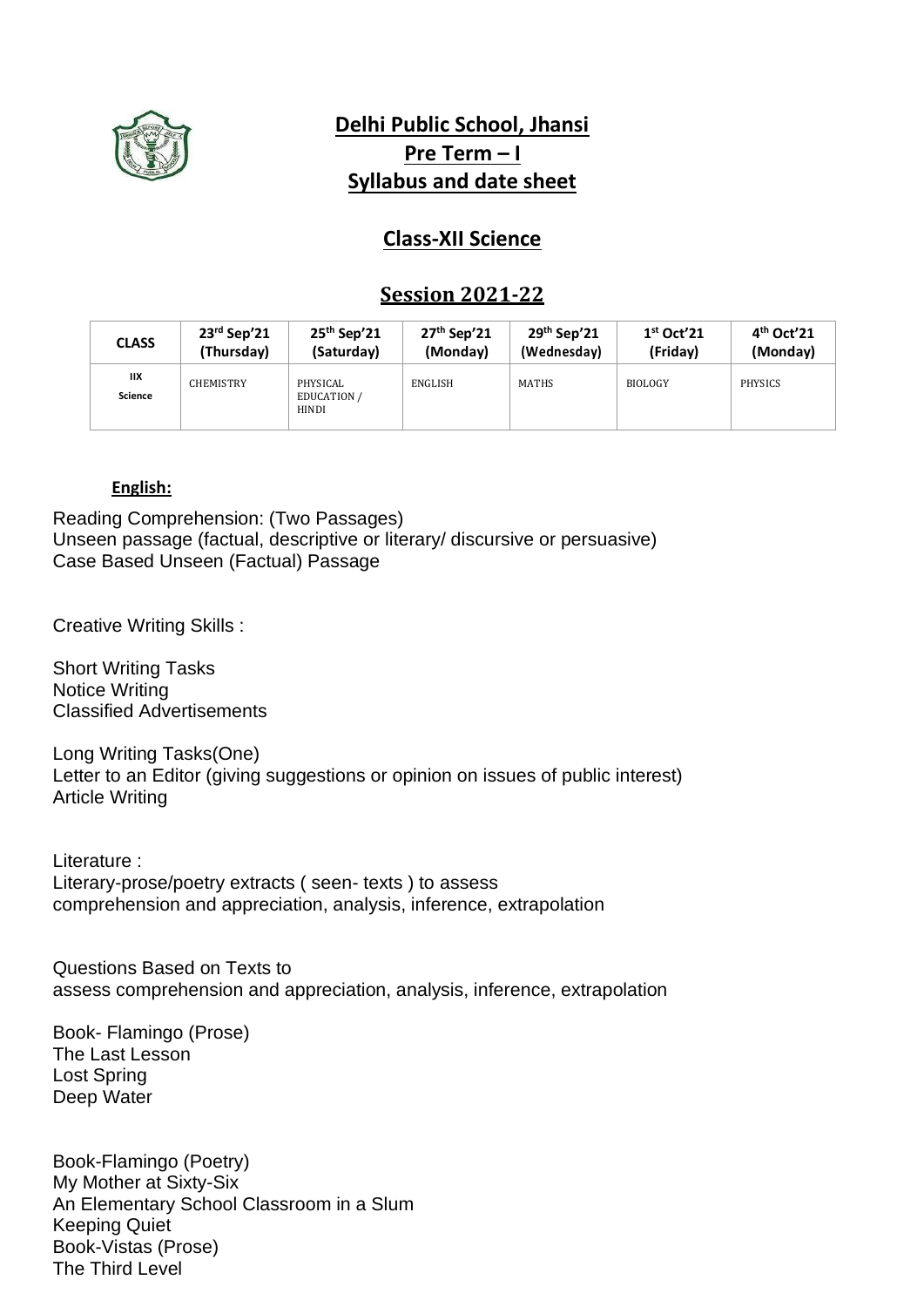The Enemy

### **BIOLOGY**

Chapter 2- Sexual reproduction in flowering plants Chapter 3-Human Reproduction Chapter 4-Reproductive health Chapter 5-Priniciples of inheritance and variation Chapter 6-Molecular basis of inheritance

#### **Chemistry**

- 1. Solid state
- 2. Solution

3. p- block elements

4. Biomolecules

#### **Physical Education**

Chapter-1- planning in sports

Chapter-2- sports & Nutrition

Chapter-5- Children & women in sports

Chapter-6- Test & Measurement in sports

Chapter-8- Biomechanical & sports

#### **Math**

Relations **Functions** Inverse Trigonometric Functions **Matrices Determinants Continuity Differentiability Differentiation** Higher order derivative tangents and normals increasing & decreasing Functions Maxima and Minima Linear programming

#### **Physics**

Chapter:1 Electric charge and field Chapter :2 Electrostatics potential and capacitance Chapter:3 Current electricity Chapter 4: Moving charge and magnetism Chapter 5: Magnetism and matter Chapter 6: Electromagnetic induction Chapter:7 Alternating Current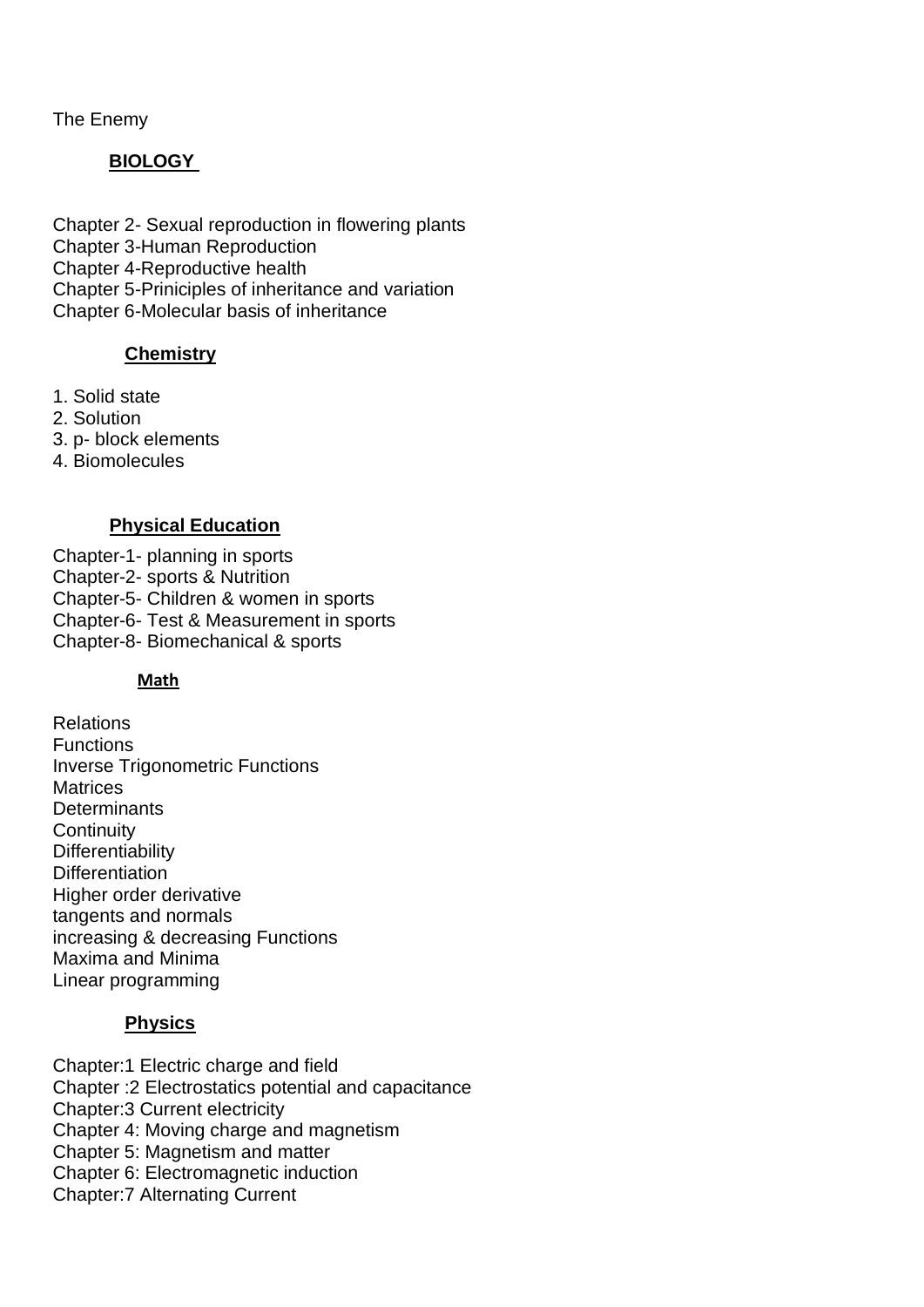## **Hindi**

आरोह- (काव्य)

पाठ- 1 एक गीत पाठ -2 कविता के बहाने पाठ 3 कैमरे में बंद अपाहिज पाठ-4 सहर्ष स्वीकारा है (गद्य ) पाठ-1भक्ततन पाठ-2 बाजार दर्षन पाठ-3 काले मेघा पानी दे

वितान -पाठ-1 सिल्वर वेडिंग पाठ-2 जूझ

असभव्यक्तत और माध्यम - विसभन्न माध्यमों के सलए लेखन

पत्रकारीय लेखन के विभिन्न रूप एवं लेखन प्रक्रिया

अपठित गद्यांश ,अपठित काव्यांश

# **DELHI PUBLIC SCHOOLREVISION PLAN (Month: September 2021) CLASS: XII Science**

**English** 

| Date                 | <b>Chapter Name</b>                                                     | Revision and worksheet / Test |
|----------------------|-------------------------------------------------------------------------|-------------------------------|
| $10^{\text{th}}$ Sep | <b>English Grammar: Notice</b><br>Writing, Classified<br>Advertisements | <b>Revision Session</b>       |
| $11^{\text{th}}$ Sep | <b>English Grammar: Notice</b><br>Writing, Classified<br>Advertisements | Quiz/Test                     |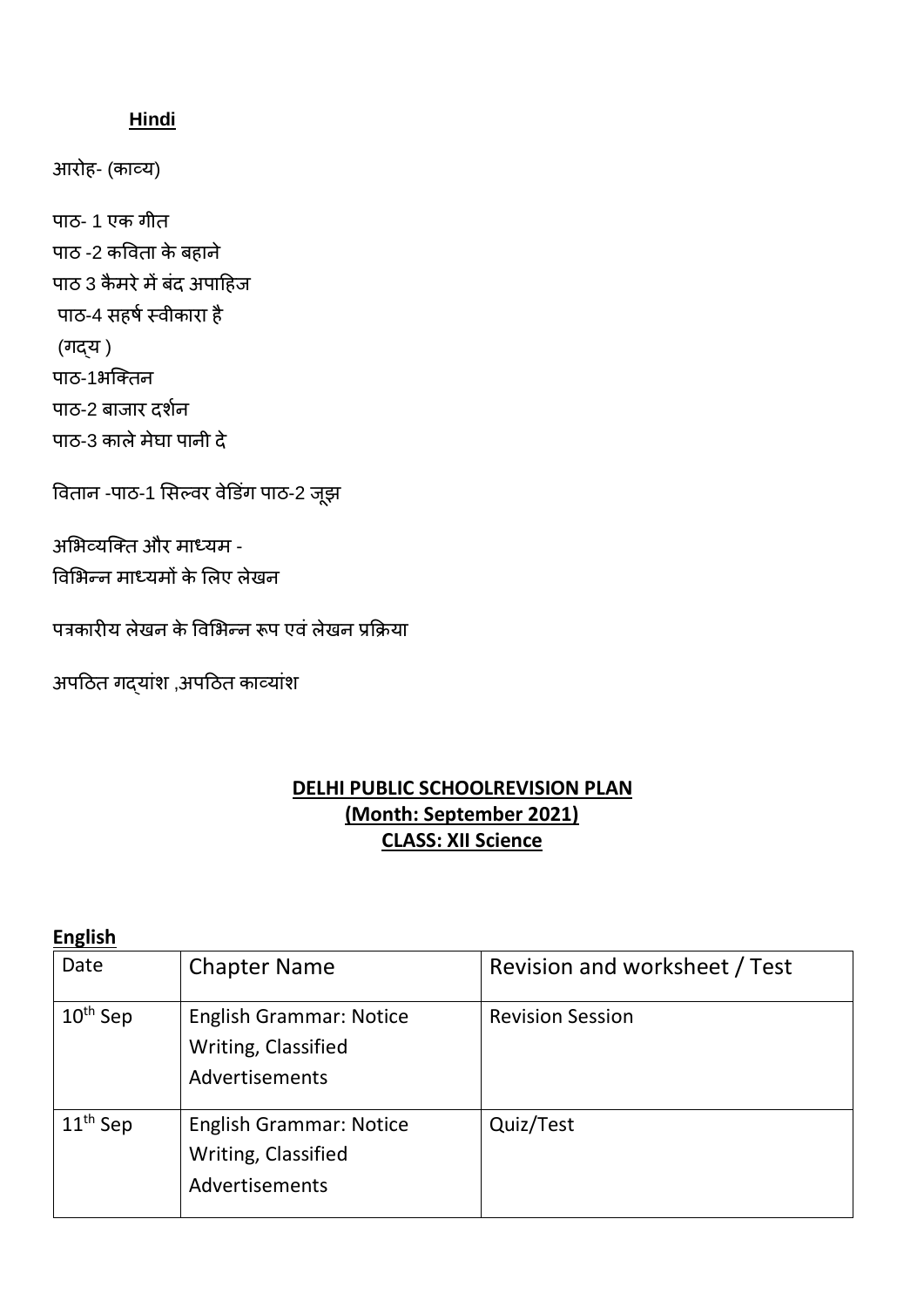| $13th$ Sep           | English Grammar: Letter, Article<br>Writing                                                          | <b>Revision Session</b> |
|----------------------|------------------------------------------------------------------------------------------------------|-------------------------|
| 14 <sup>th</sup> Sep | English Grammar: Letter, Article<br>Writing                                                          | Quiz/Test               |
| $15th$ Sep           | English Literature: The Last<br>lesson, Lost spring                                                  | <b>Revision Session</b> |
| $16th$ Sep           | English Literature: The Last<br>lesson, Lost spring                                                  | Quiz/Test               |
| 17 <sup>th</sup> Sep | English Literature: Deep Water,<br>My mother at sixty-six, An<br>Elementary School, Keeping<br>Quiet | <b>Revision Session</b> |
| 18 <sup>th</sup> Sep | English Literature: Deep Water,<br>My mother at sixty-six, An<br>Elementary School, Keeping<br>Quiet | Quiz/Test               |
| 20 <sup>th</sup> Sep | English Literature: The Third<br>Level, The Enemy                                                    | <b>Revision Session</b> |
| $21st$ Sep           | English Literature: The Third<br>Level, The Enemy                                                    | Quiz/Test               |

# **Math**

| Date       | <b>Chapter Name</b>                                                   | Revision and worksheet / Test |
|------------|-----------------------------------------------------------------------|-------------------------------|
| $10th$ Sep | Relations, Functions and<br>Inverse Trigonometric<br><b>Functions</b> | Revision                      |
| $11th$ Sep | Relations, Functions and<br>Inverse Trigonometric<br>Functions        | Test                          |
| $13th$ Sep | Matrices and determinants                                             | Revision                      |
| $14th$ Sep | Matrices and determinants                                             | <b>Test</b>                   |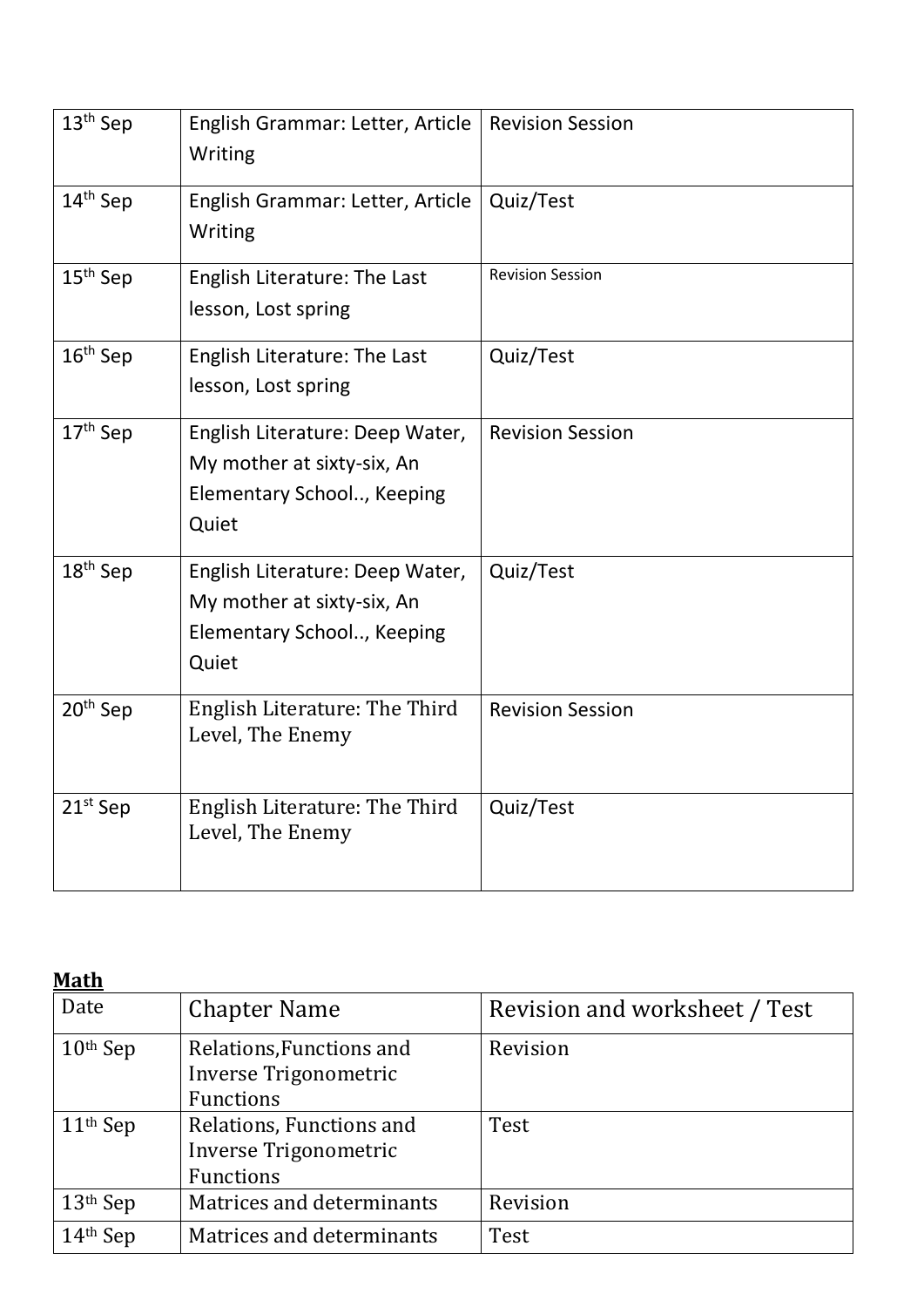| $15th$ Sep             | Continuity and<br>Differentiability | Revision |
|------------------------|-------------------------------------|----------|
| $16th$ Sep             | Continuity and<br>Differentiability | Test     |
| $17th$ Sep             | Applications of derivatives         | Revision |
| $18th$ Sep             | Applications of derivatives         | Test     |
| $20th$ Sep             | <b>Linear Programming</b>           | Revision |
| $21$ <sup>st</sup> Sep | Linear Programming                  | Test     |

# **Biology**

| Date                   | <b>Chapter Name</b>                                                   | Revision and worksheet / Test |
|------------------------|-----------------------------------------------------------------------|-------------------------------|
| $10th$ Sep             | Relations, Functions and<br>Inverse Trigonometric<br><b>Functions</b> | Revision                      |
| $11th$ Sep             | Relations, Functions and<br>Inverse Trigonometric<br><b>Functions</b> | Test                          |
| 13th Sep               | Matrices and determinants                                             | Revision                      |
| 14th Sep               | Matrices and determinants                                             | Test                          |
| $15th$ Sep             | Continuity and<br>Differentiability                                   | Revision                      |
| $16th$ Sep             | Continuity and<br>Differentiability                                   | Test                          |
| 17th Sep               | Applications of derivatives                                           | Revision                      |
| $18th$ Sep             | Applications of derivatives                                           | Test                          |
| $20th$ Sep             | Linear Programming                                                    | Revision                      |
| $21$ <sup>st</sup> Sep | <b>Linear Programming</b>                                             | Test                          |

### **Physical Education**

| Date       | <b>Chapter Name</b>           | Revision and worksheet / Test |
|------------|-------------------------------|-------------------------------|
| $10th$ Sep | Planing in sports             | Oral                          |
| $11th$ Sep | Planing in sports             | Test                          |
| $13th$ Sep | <b>Sports &amp; Nutrition</b> | Oral                          |
| $14th$ Sep | <b>Sports &amp; Nutrition</b> | Test                          |
| $15th$ Sep | Children & Women in sports    | Oral                          |
| $16th$ Sep | Test & measurement in sports  | Oral                          |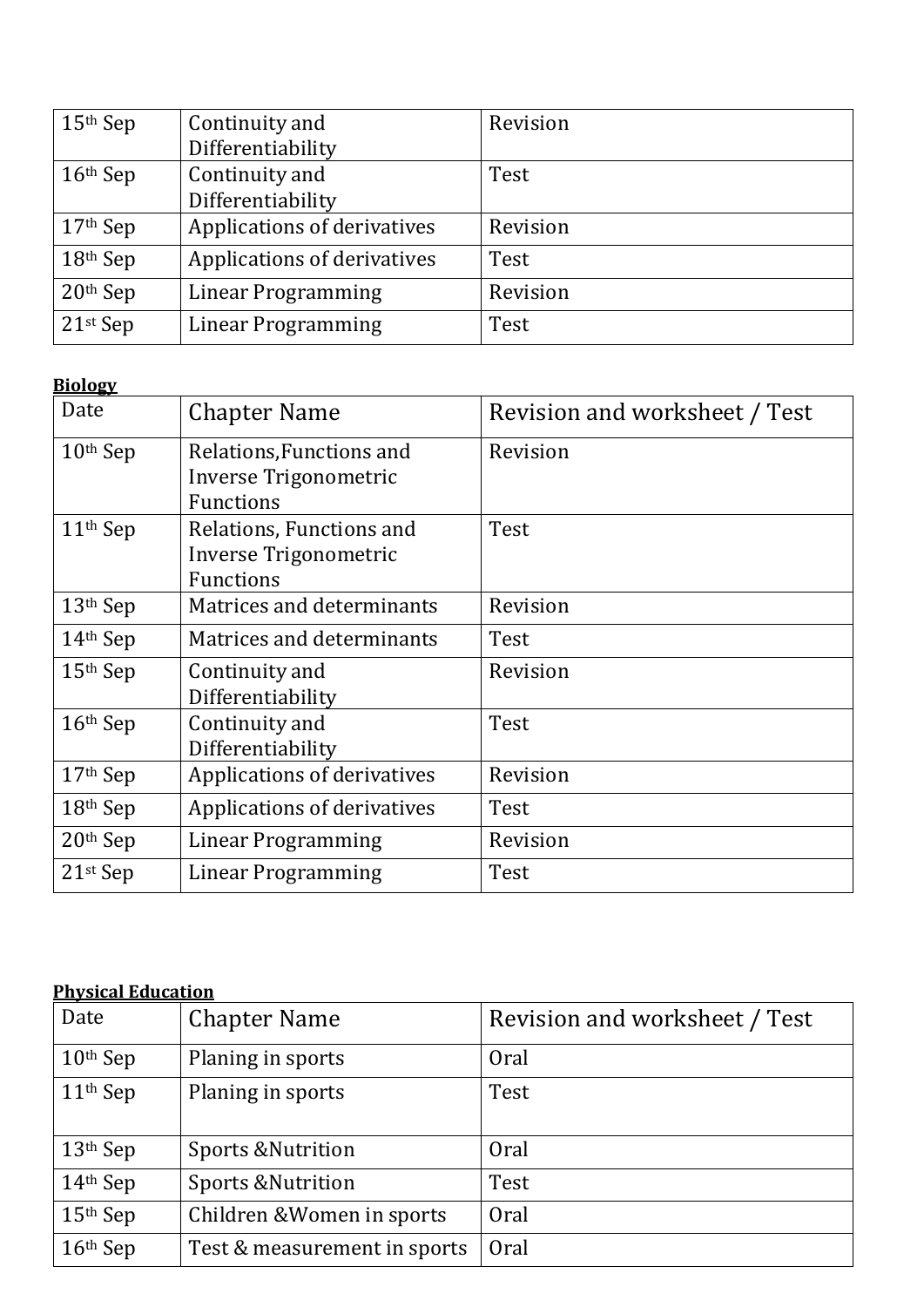| $17th$ Sep             | Test & measurement in sports | Test |
|------------------------|------------------------------|------|
| $18^{\rm th}$ Sep      | Biomechanical & sports       | Oral |
| $20th$ Sep             | Biomechanical & sports       | Oral |
| $21$ <sup>st</sup> Sep | Biomechanical & Sports       | Test |

## **Chemistry**

| Date       | <b>Chapter Name</b> | Revision and worksheet / Test |
|------------|---------------------|-------------------------------|
| $15th$ Sep | Solid state         | Revision & test               |
| $16th$ Sep | Solution            | Revision                      |
| $17th$ Sep | Solution            | Revision and test             |
| $18th$ Sep | P block             | Revision                      |
| $20th$ Sep | P block             | Revision & test               |
| $21th$ Sep | <b>Biomolecules</b> | Revision & test               |

# **Physics**

| Date                 | <b>Chapter Name</b>                                           | Revision and worksheet / Test |
|----------------------|---------------------------------------------------------------|-------------------------------|
| $10th$ Sep           | Chapter:1 Electric charge and<br>field                        | Revision and worksheet / Test |
| 11 <sup>th</sup> Sep | Chapter:1 Electric charge and<br>field                        | Revision and worksheet / Test |
| $13th$ Sep           | <b>Chapter: 2 Electrostatics</b><br>potential and capacitance | Revision and worksheet / Test |
| $14th$ Sep           | <b>Chapter: 2 Electrostatics</b><br>potential and capacitance | Revision and worksheet / Test |
| $15th$ Sep           | <b>Chapter:3 Current electricity</b>                          | Revision and worksheet / Test |
| $16th$ Sep           | <b>Chapter:3 Current electricity</b>                          | Revision and worksheet / Test |
| $17th$ Sep           | Chapter 4: Moving charge and<br>magnetism                     | Revision and worksheet / Test |